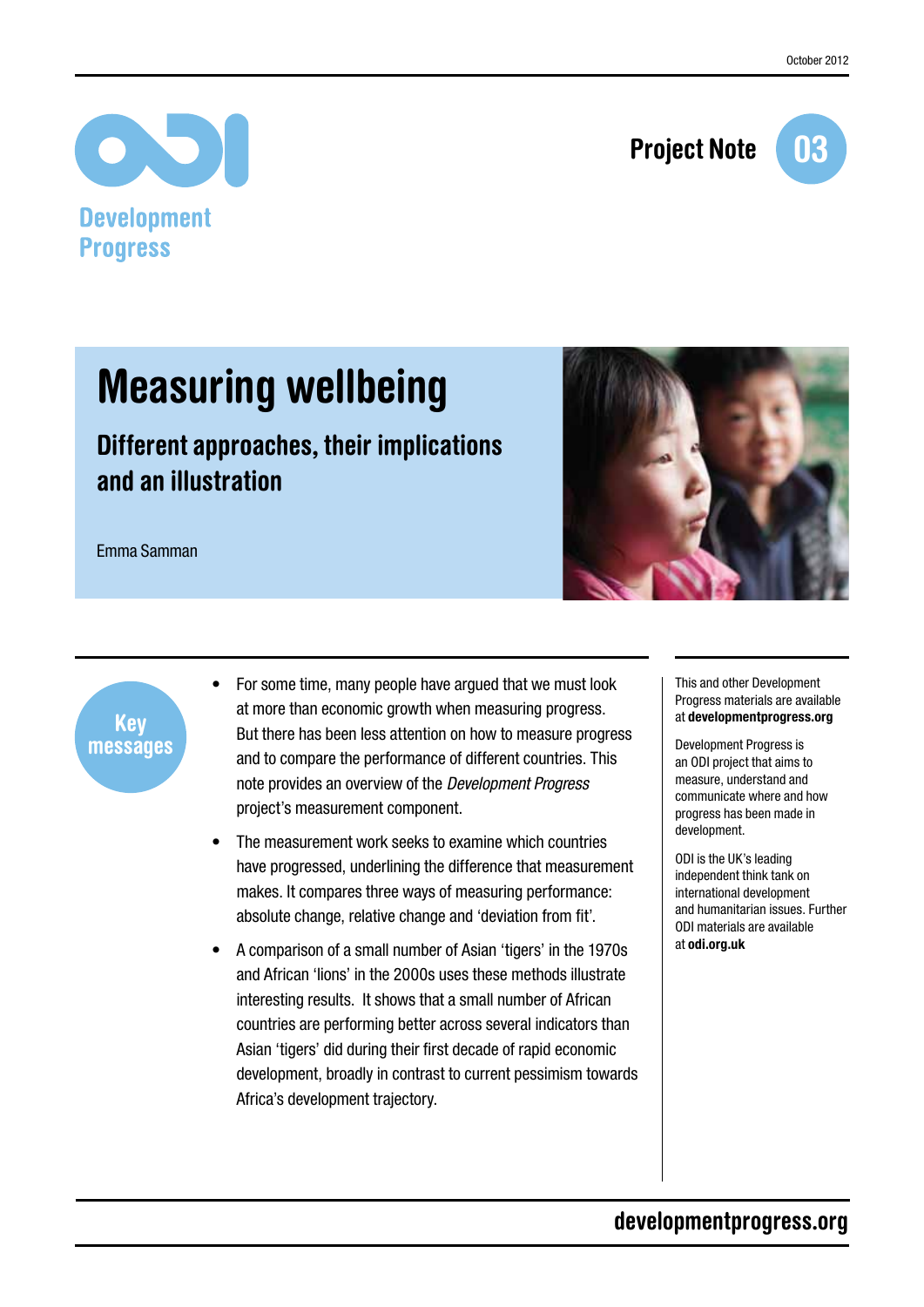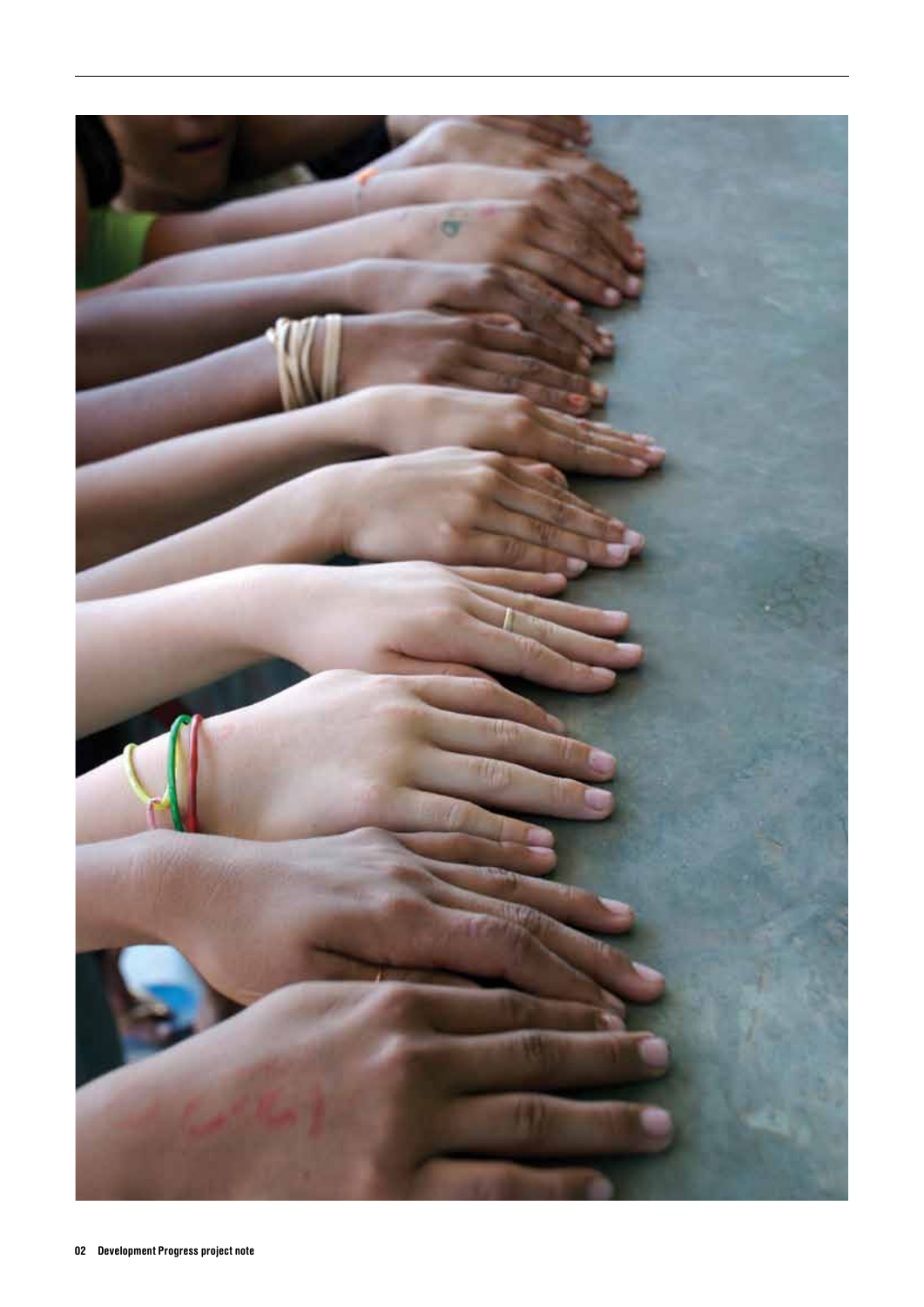Over the last decade, there has been a surge of interest in defining and measuring wellbeing. Research has focused on conceptual foundations (e.g., Alkire 2002, Gough and McGregor 2007), participatory accounts (e.g., Narayan et al. 2000, Chambers 2007) and multidimensional measurement (e.g., UNDP 2010, Santos, 2013). These perspectives define progress as more than just economic growth: they assert that multiple dimensions are needed in order to provide a rounded view of wellbeing.

These dimensions can be aggregated into composite measures – as in Bhutan's multidimensional Gross National Happiness index or the internationally comparable Multidimensional Poverty Index (Alkire and Santos 2010). Alternatively they can be presented in a 'dashboard' that reflects diverse components and trajectories (see Ravallion 2011), as in the Millennium Development Goals (MDGs). Interest in wellbeing is increasingly evident in domestic policymaking and also in the international arena, where notable efforts include the Stiglitz-Sen-Fitoussi Commission on Economic Performance and Social Progress (CMEPSP, Stiglitz et al. 2009), which advances the argument that new measures of performance are needed, and OECD's *Measuring the Progress of Societies* and *Better*  Life Initiative,<sup>1</sup> which seeks to apply this argument to measurement and policy in the OECD and beyond.

While a great deal of attention has been concentrated on *what* to measure, rather less has been focused on *how*  to measure and compare country performance. This note provides an overview of the measurement component of ODI's *Development Progress* project – outlining what it will measure and addressing in more detail the diversity of methods that it will employ. It will illustrate the potential implications of these choices through a comparison of progress among a group of Asian 'tigers' for the 1970s and African 'lions' for the 2000s.

### Measuring Progress

*Development Progress*, a flagship ODI project funded by the Bill and Melinda Gates Foundation, aims to address where, when, how and for whom progress has occurred in developing countries over the last two decades. The project includes a substantial measurement component.

The first phase of this work focused on the Millennium Development Goals (MDGs). Measurement work culminated in ODI's 'MDG Report Card', which sought to identify and compare which countries had made the most progress toward each goal (ODI 2010). The 'MDG Report Card' argued for the use of both absolute and

relative measures of change, with the former tending to highlight progress in Low Income Countries and the latter in Middle Income Countries. Building on this phase, we are now deepening the measurement work to analyse new dimensions of wellbeing and ways of examining change, as well as the extent to which progress was equitable and occurred along multiple dimensions at the same time.

## Dimensions of wellbeing

Building closely on the framework proposed by the CMEPSP report, the *Development Progress* project adopts the definition of 'progress' as an "improvement in the sustainable and equitable wellbeing of a society" (Hall et al. 2010). The project measures progress in eight dimensions:

- **•** *Material living standards* Basic material aspects of progress; and economic security;
- **•** *Health* Physical, mental and social wellbeing, not merely the absence of disease or illness;
- **•** *Education* Schooling, knowledge, skills and competencies;
- **•** *Environment* Including the quality of air, land and water, biodiversity and climate change; and at the household level, access to clean water and improved sanitation;
- **•** *Political voice and governance* The inclusiveness and functioning of governing institutions that 'enable individuals to participate in political processes;
- **•** *Security* Freedom from violence against property and person, and the fear thereof;
- **•** *Employment* Including quantity and to the extent possible, quality; and
- **•** *Social cohesion*  Encompassing inclusion, trust and mobility.

Within each dimension, a set of indicators has been chosen to measure key aspects of progress in that area. Criteria such as the availability of data across countries and over time, and the intrinsic importance of indicators, were also taken into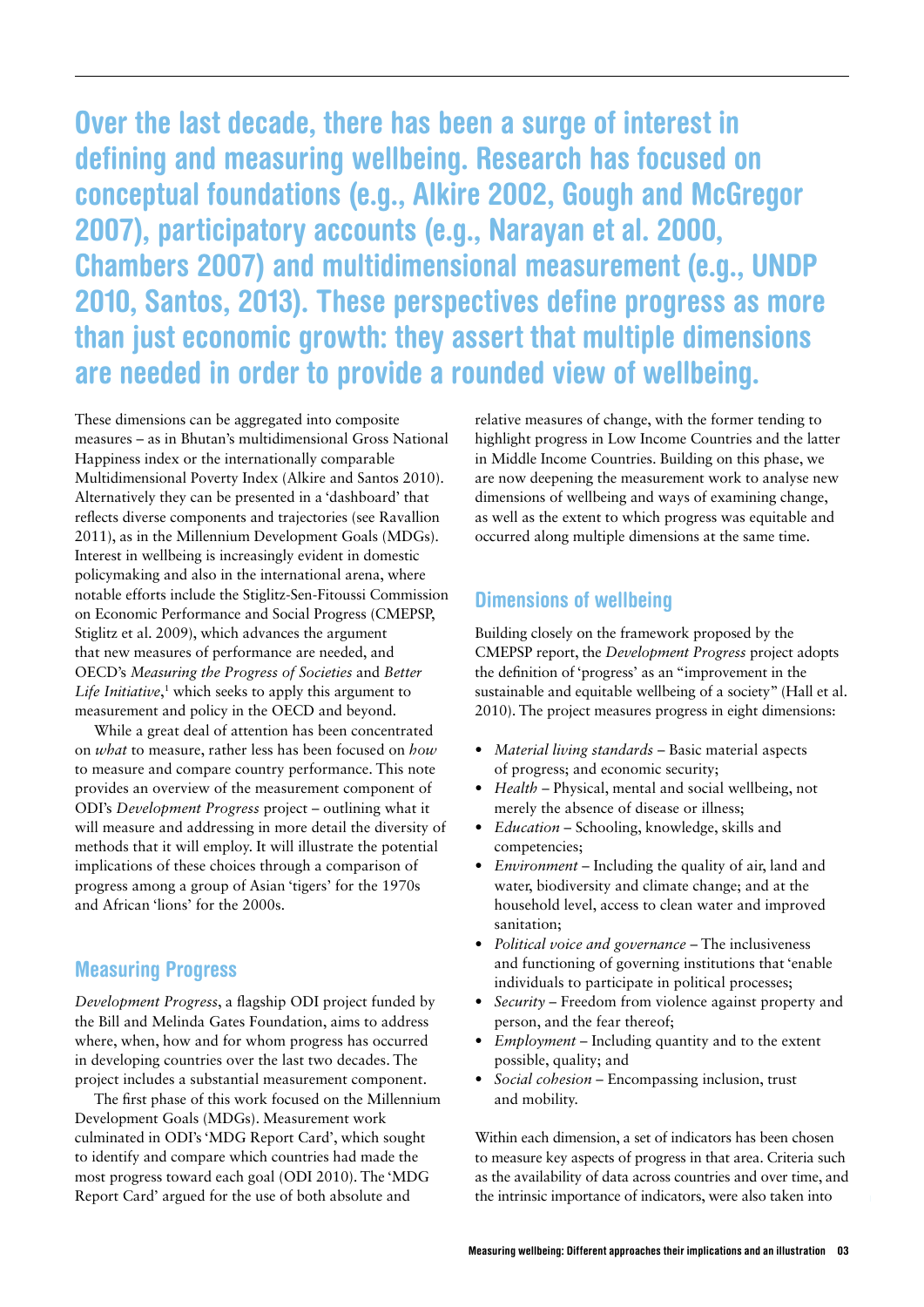account. To assess how countries performed on single as well as multiple dimensions of wellbeing, we study "a large and eclectic dashboard" of indicators (Stiglitz et al. 2009, p. 62) rather than aggregating data into a single, composite index.

Progress over time is measured using annual rates of change for our indicators at a country level between 1990 and 2010. We take 1990 as our starting point because it marked the widespread application of Washington Consensus policies following the debt crisis and the 'lost decade' of the 1980s in much of the developing world, and of the emergence of the human development framework. It is also the MDG benchmark. The analysis seeks to explore how rates of change affect numbers of people as well as countries.

# The difference measurement makes

*Development Progress* aims to make the choices that underlie measurement exercises explicit and to show how they matter. The project considers three ways of measuring change: absolute change; relative change; and deviation from fit. Measures of absolute change give more weight to the reduction of deprivations in countries where deprivations are high. This is because such countries have more room in which to advance. In turn, measures of relative change stress the reduction of deprivation where initial deprivations are lower by measuring change in relation to the starting point.2 To illustrate this point, we consider changes in child mortality, which is used by UNICEF as a way of assessing country performance and in practice is highly correlated with other basic aspects of human development (Ranis et al. 2005), to compare progress over the past two decades according to both measures (Table 1).

# Table 1 – Top performers in reduction of child mortality using absolute and relative criteria for sample of 192 developing countries, 1990–2010

| <b>Absolute change</b>           | <b>Relative change</b> |
|----------------------------------|------------------------|
| Niger                            | <b>Maldives</b>        |
| Malawi                           | 0 <sub>man</sub>       |
| Liberia                          | Turkey                 |
| Timor-I este                     | Egypt                  |
| Sierra Leone                     | Peru                   |
| Guinea                           | Serbia                 |
| Madagascar                       | Portugal               |
| <b>Bangladesh</b>                | Estonia                |
| Nepal                            | <b>FI Salvador</b>     |
| Lao People's Democratic Republic | <b>Czech Republic</b>  |

Source: Computed from World Development Indicators database (2012).

However, the use of these techniques to compare progress across countries assumes implicitly that equal reductions of deprivation are possible at different development levels. In fact, considerable evidence demonstrates that progress for many indicators is more difficult to achieve where deprivation levels are high (and also very low).3

To take this non-linearity into account, an additional step is taken: on the basis of a regression, the 'deviation from fit' for each country is computed as the difference between each country's actual performance and its 'expected performance', holding constant a country's starting point and income category (low, medium, high, very high). The method, adopted in the 2010 Human Development Report (UNDP 2010), allows not only controlling for initial conditions but also highlights the experience of particular countries relative to the average of countries with those initial conditions. Focusing still on child mortality, we see that the amount of average annual change experienced varies inversely with the starting point, but with substantial variation around the trend, particularly for those countries in the middle of the distribution (Figure 1). Countries below the trend line recorded higher than average absolute reduction while those above did less well. The top performer in our sample – Timor Leste – is highlighted, as is the bottom performer – Haiti.

Because deviation from fit takes into account each country's starting point as well as that of its comparators in the sample, it is not biased by design either for or against poorer countries (Gidwitz et al. 2010, p. 19). Therefore, in this project we emphasise ranking based on deviation from fit, and compare it with the results arising from the other methods.

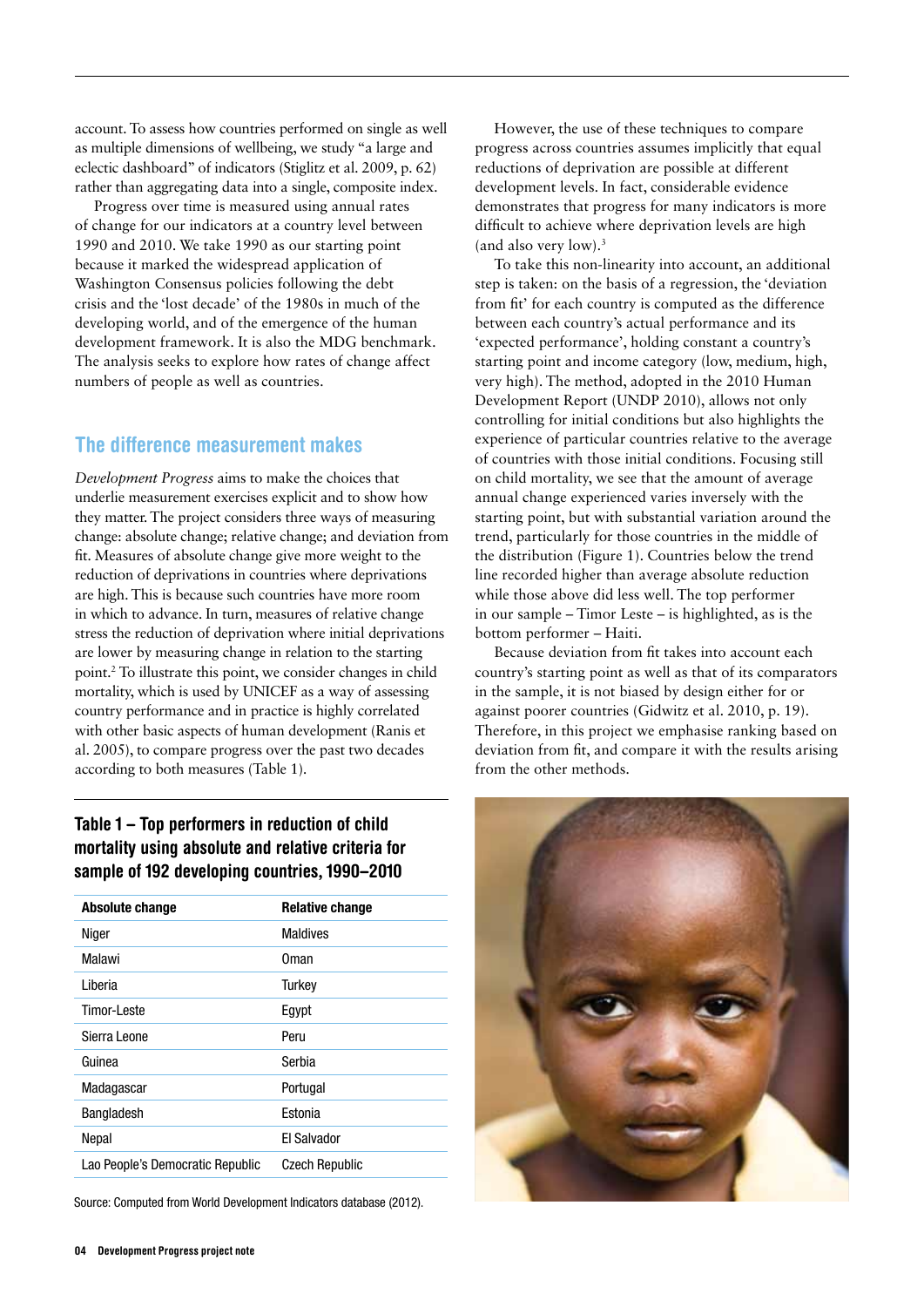

Figure 1: Absolute annual change in child mortality, controlling for initial levels and income categories: predicted trend and actual country experience, 1990–2010



Source: Computed from World Development Indicators database (2012)

# An example of how dimensions and method matter: Asian 'tigers' and African 'lions'

To further illustrate the new perspective that an expanded set of dimensions and methods can provide over different time periods, we turn to a comparison of performance in East Asia and sub-Saharan Africa. The 'miraculous' growth of South-East Asia has long served as a model for researchers and policymakers interested in development. Often overlooked, however, are the strides that many sub-Saharan countries have registered over the last decade, particularly when looking beyond income. To a large extent, this may be a result of the framing of the MDG targets: Africa's "relative performance looks worse because of the particular way in which the MDG targets are set. As a result, some African successes are portrayed as failures" (Easterly 2009, p. 26). Critics have pointed to bias in the use of absolute targets

– e.g. universal primary education – as well as those defined in relative terms (e.g., the reduction of under-five mortality by two-thirds). The challenges these have posed to Africa have been commented upon widely – for example, in 2007, the MDG midway point, it was widely reported that Africa was the *only* region that was not on track to meet *any* MDGs.4

The comparison of the so-called Asian 'tigers' who experienced 'miraculous' economic take-off in the 1970s with a group of sub-Saharan African 'lions' for the 2000s provides a valuable counterpoint.<sup>5</sup> We make this comparison for leading indicators of material wellbeing, health, knowledge and political voice. For several indicators and measures of change, progress among the African 'lions' in the 2000s outstrips that of the Asian 'tigers' in the 1970s. We first consider absolute and relative change for the respective groups of countries and then use 'deviation from fit' criteria to illustrate individual country experience.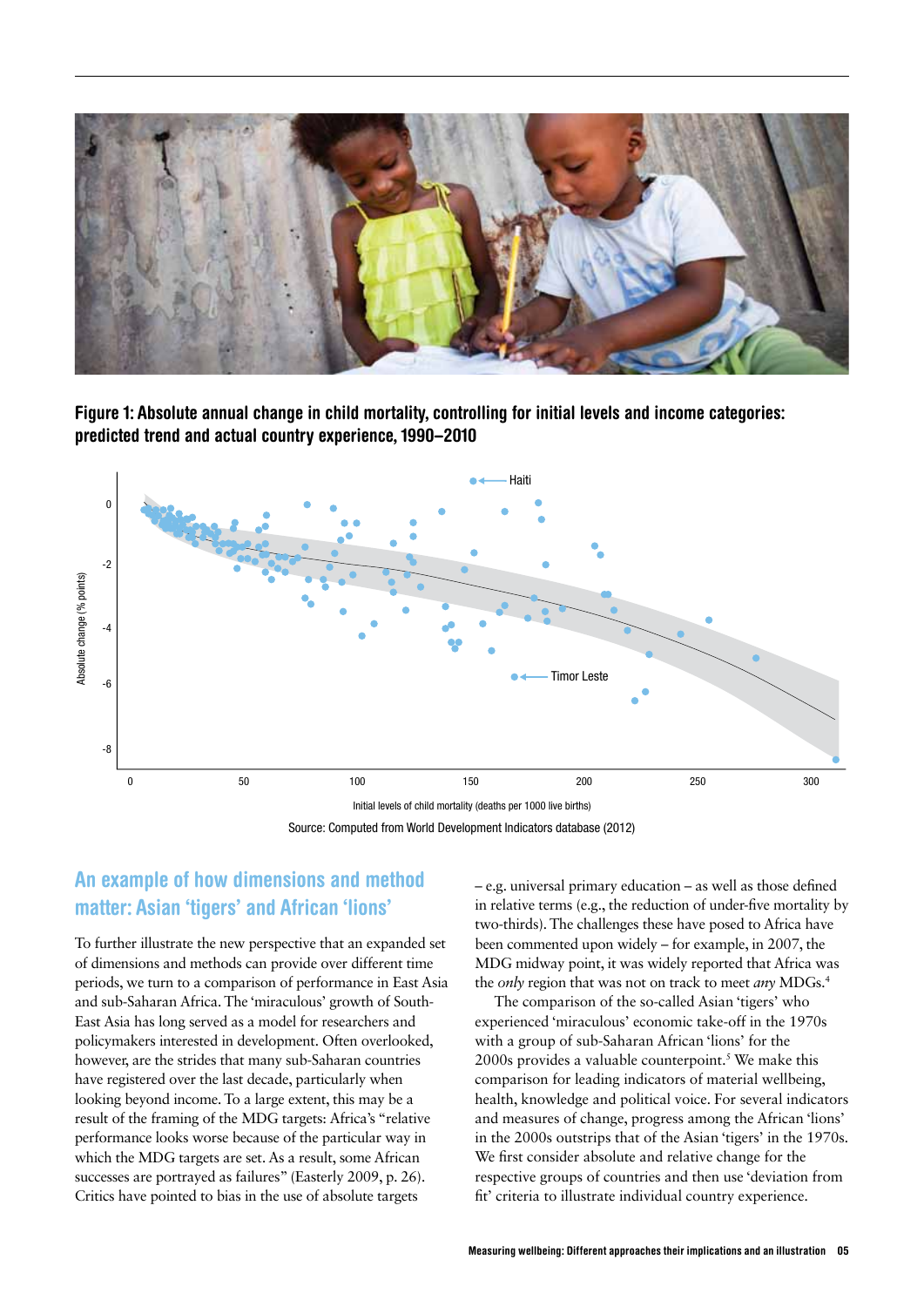Consider change in (the log of) per capita GDP (Figure 2). Income per head grew relatively more quickly among the African 'lions' in the 2000s than the Asian 'tigers' in the 1970s but both grew equally when looking at absolute annual change.7 Patterns of primary school enrolment also diverge sharply: African enrolment grew 4.1 percentage points each year in absolute terms, or at a relative rate of nearly 4 percent, while in Hong Kong, Indonesia and Korea, absolute enrolment changed 1.1 percentage points yearly on average, or at a rate of 1.4 percent (Figure 3).

For health, we revisit under-five mortality (Figure 4). Among the Asian 'tigers', child mortality fell over 4 percent yearly, nearly double the rate of the African tigers. But in absolute terms, the fall of nearly 4 percentage points per year in Africa was slightly higher than that experienced in Asia (just under 3 percentage points per year). With life expectancy, improvements among the African 'lions' in the 2000s outstripped those of the Asian 'tigers' in the 1970s in both absolute and relative terms (Figure 5). Finally, examining levels of political freedom for the respective two



Figure 2 – Change in log per capita GDP Figure 3 – Change in primary school enrolment<sup>6</sup>

Source: Computed from World Development Indicators database (2012)



Source: Computed from World Development Indicators database (2012)

# Figure 4 – Change in child mortality<sup>8</sup> Figure 5 – Change in Life Expectancy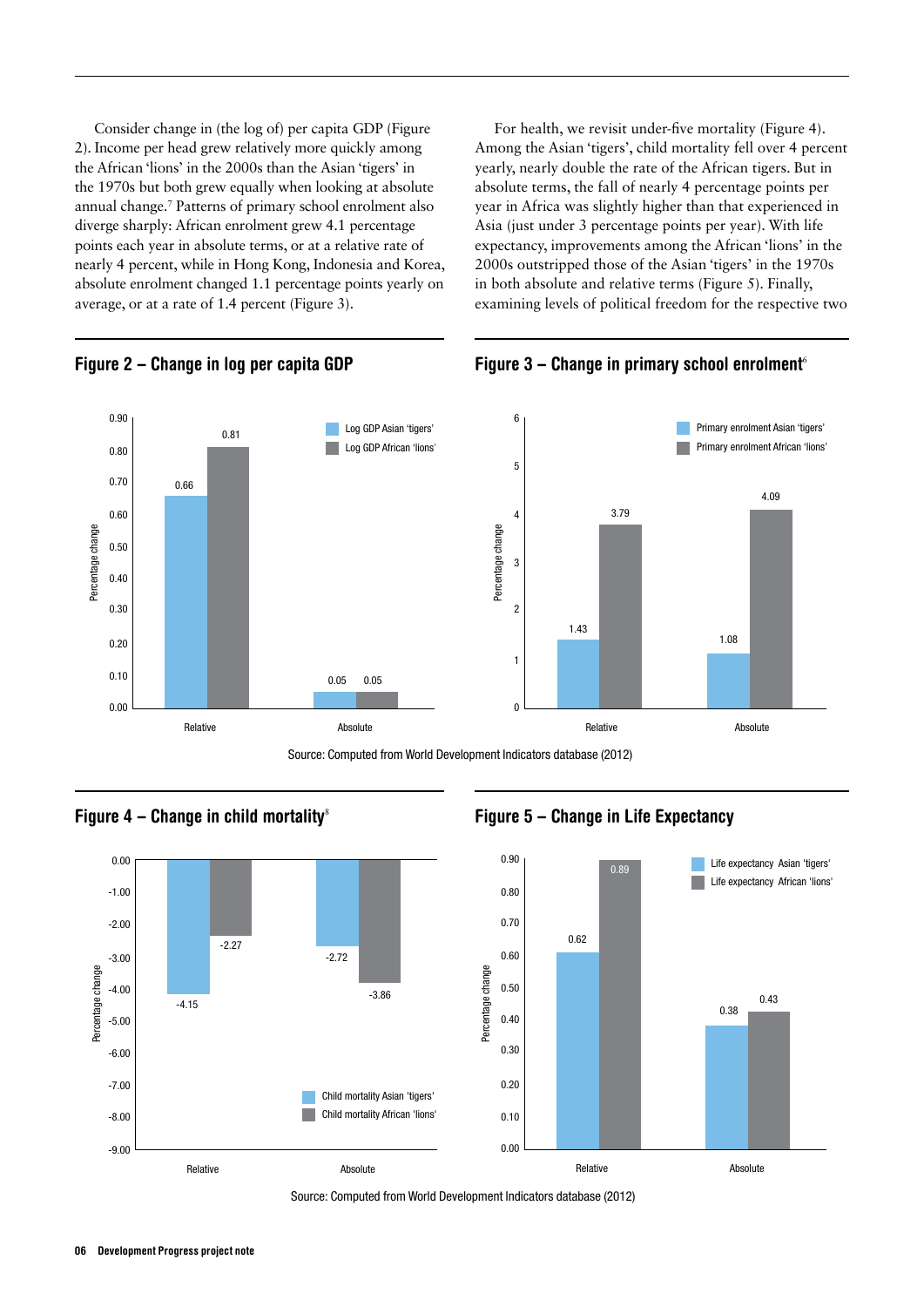decades, it is clear that the East Asian economic take-off took place in a context of greater authoritarianism than the last decade of progress among the 'lions' (Figure 6).

#### Figure 6 – Polity score for African 'lions' for 2001- 2010 and Asian 'tigers' for 1971-1980



#### Source: Computed from Polity IV database (2010)

These data consider countries to be the unit of analysis. To consider the impact on numbers of people, we recomputed the data to account for the relative size of countries in each region – e.g. that the population of Indonesia in 1980 was nearly four times that of the Republic of Korea. When we 'weight' the indicators within each group to account for each country's relative population, the amounts of change recorded differ but the rankings of the two sets of countries remain unchanged across the five indicators.

Finally, we consider how individual East Asian and sub-Saharan African countries performed. We control for their starting point by pooling data for developing countries in the East Asia and Pacific (EAP) region for the 1970s with those from Sub-Saharan Africa in the 2000s, and examine 'deviation from fit' (Table 2).<sup>9</sup> Two indicators are compared: GDP per capita and child mortality. Again many of the African 'lions' exhibit strong performance relative to the Asian 'tigers'. None of the 'tigers' appears among the top ten performers on child mortality; the Republic of Korea, the highest-ranking 'tiger', features at number 13, followed by Malaysia at number 22. Interestingly, China occupies tenth place.10

On GDP per capita, the 'tigers' feature more strongly – four of the six are among the top 10 performers. But here too the presence of several African countries is notable.

The comparison shows that according to some important indicators of human development, a small number of African countries are presently performing more strongly across a number of measures of change than several Asian 'tigers' did during their first decade of rapid economic

### Table 2 – Top performers in GDP growth and reduction of child mortality using 'deviation from fit' criteria for sub-Saharan Africa from 2001-2010 and East Asia from 1971-80

| <b>Rank</b> | Absolute change          | <b>Relative change</b> |
|-------------|--------------------------|------------------------|
| 1           | <b>Equatorial Guinea</b> | <b>Rwanda</b>          |
| 2           | Angola                   | Niger                  |
| 3           | Singapore                | Liberia                |
| 4           | Hong Kong SAR, China     | Malawi                 |
| 5           | Chad                     | Botswana               |
| 6           | Ethiopia                 | Senegal                |
| 7           | Malaysia                 | Zambia                 |
| 8           | Indonesia                | Mozambique             |
| 8           | Sierra Leone             | Ethiopia               |
| 10          | <b>Rwanda</b>            | China                  |
|             |                          |                        |

Source: Computed from World Development Indicators database (2012).

development. This stands in contrast to the so-called 'Afropessimism' often voiced with respect to Africa's development trajectory. But this analysis must be qualified in several respects. Africa's gains may be largely driven by buoyant commodity prices and capital investments rather than labour-intensive development; it is not yet clear that they will result in structural transformation. The convergence of education and health levels across poorer and richer countries has been attributed to technological advances, the spread of ideas and changes in societal structures, and to international cooperation, possibly as it has coalesced around the MDGs (UNDP 2010, Kenny and Sumner 2011). And while comparable data is not readily available, growth among the Asian 'tigers' seems to have been much more pro-poor and equitable than in the African 'lions', an area in which further research is needed.

#### **Conclusion**

By including a range of dimensions and measures, and making the underlying parameters explicit, the measurement work under Development Progress will aim to identify those countries that have progressed over the past two decades. Equally we will look at how progress has been distributed within countries – i.e., at who benefits – and the extent to which countries have progressed across multiple dimensions. We hope to identify where progress in certain dimensions seems to be correlated across countries and where it does not. Together, the measurement and the case studies will provide valuable evidence concerning how gains have been made and how they might be emulated more broadly.